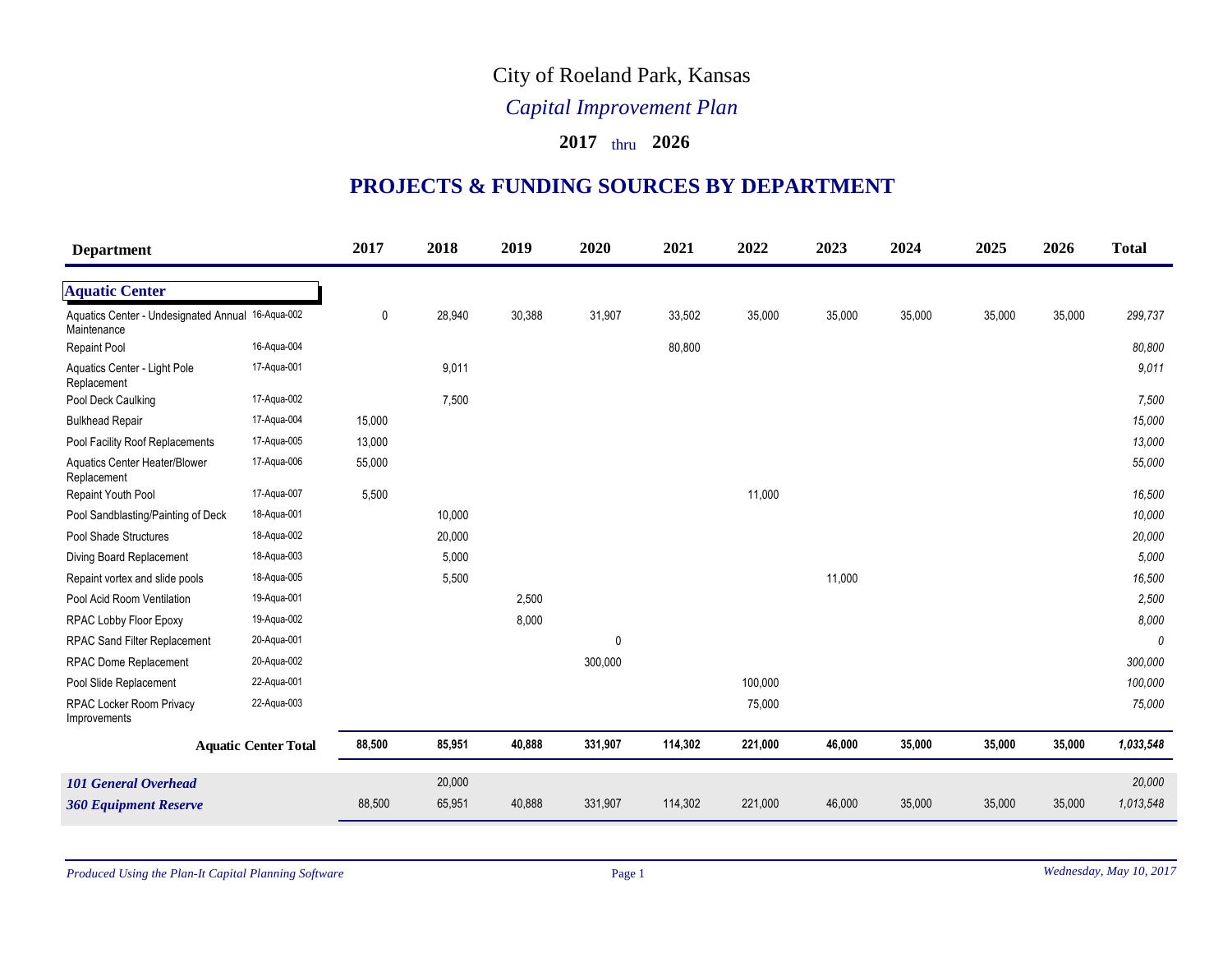| <b>Department</b>                                 |                             | 2017   | 2018   | 2019   | 2020    | 2021    | 2022    | 2023   | 2024   | 2025   | 2026   | <b>Total</b> |
|---------------------------------------------------|-----------------------------|--------|--------|--------|---------|---------|---------|--------|--------|--------|--------|--------------|
|                                                   | <b>Aquatic Center Total</b> | 88,500 | 85,951 | 40,888 | 331,907 | 114,302 | 221,000 | 46,000 | 35,000 | 35,000 | 35,000 | 1,033,548    |
|                                                   |                             |        |        |        |         |         |         |        |        |        |        |              |
| <b>City Hall</b>                                  |                             |        |        |        |         |         |         |        |        |        |        |              |
| City Hall - Building Reserve Fund                 | 16-CH-002                   | 40,460 |        |        |         |         |         |        |        |        |        | 40,460       |
| Computer Monitors - Council Chambers 17-CH-001    |                             | 500    |        |        |         |         |         |        |        |        |        | 500          |
| Server Backup                                     | 17-CH-002                   | 6,000  |        |        |         |         |         |        |        |        |        | 6,000        |
| City Hall - Computer Servers                      | 18-CH-002                   |        | 12,000 |        |         |         |         |        |        |        |        | 12,000       |
| City Hall Server Firewall                         | 18-CH-003                   |        | 5,000  |        |         |         |         |        |        |        |        | 5,000        |
| City Hall Hot Water Heater                        | 19-CH-001                   |        |        | 1,000  |         |         |         |        |        |        |        | 1,000        |
| Comprehensive Plan Update                         | 19-CH-002                   |        |        | 50,000 |         |         |         |        |        |        |        | 50,000       |
| City Hall Computer Networking (routers) 19-CH-003 |                             |        |        | 8,000  |         |         |         |        |        |        |        | 8,000        |
| City Hall - ADA Restroom Improvements 20-CH-002   |                             |        |        |        | 65,100  |         |         |        |        |        |        | 65,100       |
| City Hall - ADA Improvements                      | 20-CH-003                   |        |        |        | 14,040  |         |         |        |        |        |        | 14,040       |
| City Hal - ADA First Floor Police<br>Improvements | 20-CH-004                   |        |        |        | 8,800   |         |         |        |        |        |        | 8,800        |
| City Hall - Roof Replacement                      | 21-CH-001                   |        |        |        |         | 100,000 |         |        |        |        |        | 100,000      |
| City Hall Parking Lot Resurfacing                 | 22-CH-001                   |        |        |        |         |         | 20,000  |        |        |        |        | 20,000       |
|                                                   | <b>City Hall Total</b>      | 46,960 | 17,000 | 59,000 | 87,940  | 100,000 | 20,000  |        |        |        |        | 330,900      |
| <b>101 General Overhead</b>                       |                             |        |        | 50,000 |         |         |         |        |        |        |        | 50,000       |
| <b>360 Equipment Reserve</b>                      |                             | 46,960 | 17,000 | 9,000  |         |         | 20,000  |        |        |        |        | 92,960       |
| <b>450 TIF 2</b>                                  |                             |        |        |        | 87,940  | 100,000 |         |        |        |        |        | 187,940      |
|                                                   | <b>City Hall Total</b>      | 46,960 | 17,000 | 59,000 | 87,940  | 100,000 | 20,000  |        |        |        |        | 330,900      |
|                                                   |                             |        |        |        |         |         |         |        |        |        |        |              |
| <b>Community Center</b>                           |                             |        |        |        |         |         |         |        |        |        |        |              |
| Daycare Condenser Unit - 5 Ton                    | 17-CCtr-001                 | 5,500  |        |        |         |         |         |        |        |        |        | 5,500        |
| Daycare Air Handler/Furnace                       | 17-CCtr-002                 | 3,000  |        |        |         |         |         |        |        |        |        | 3,000        |
| Replace all T-12 Light Fixtures                   | 17-CCtr-003                 | 10,000 | 10,000 | 10,000 | 10,000  | 10,000  |         |        |        |        |        | 50,000       |
| Room 3 Air Handler/Furnace - 3 ton                | 18-CCtr-002                 |        | 3,000  |        |         |         |         |        |        |        |        | 3,000        |
| Room 3 Air Condenser Unit                         | 18-CCtr-003                 |        | 3,200  |        |         |         |         |        |        |        |        | 3,200        |
| West Hallway Air Handler                          | 18-CCtr-004                 |        | 5,000  |        |         |         |         |        |        |        |        | 5,000        |
| Room 4 Condenser Unit - 3 Ton                     | 18-CCtr-005                 |        | 3,200  |        |         |         |         |        |        |        |        | 3,200        |
| Repair Floor in Neighbors Place Room              | 19-CCtr-001                 |        |        | 2,000  |         |         |         |        |        |        |        | 2,000        |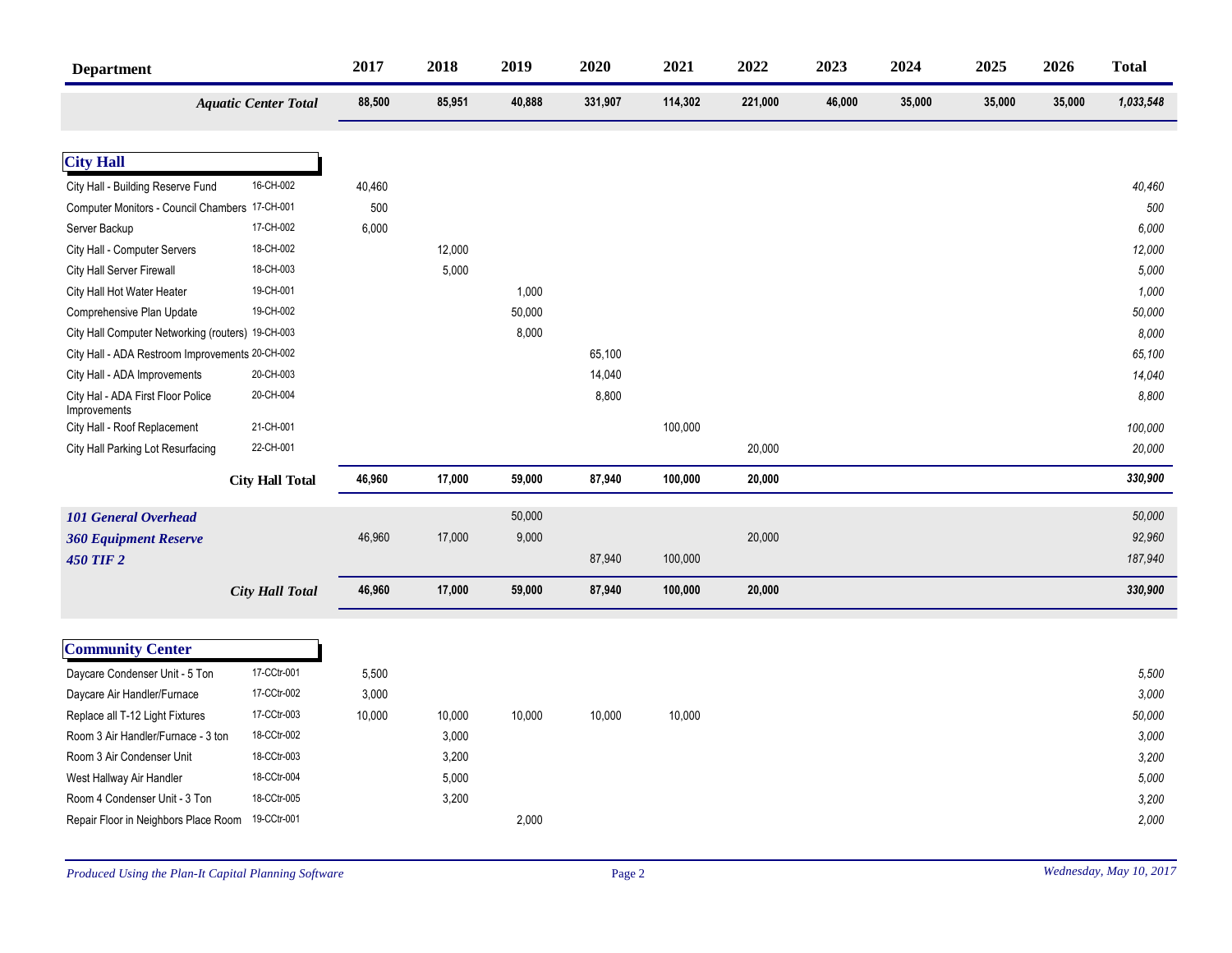| <b>Department</b>                                               |                               | 2017   | 2018   | 2019   | 2020   | 2021   | 2022    | 2023 | 2024  | 2025   | 2026    | <b>Total</b> |
|-----------------------------------------------------------------|-------------------------------|--------|--------|--------|--------|--------|---------|------|-------|--------|---------|--------------|
| Repair Floor - Main Hallway                                     | 19-CCtr-002                   |        |        | 2,000  |        |        |         |      |       |        |         | 2,000        |
| Room 6 Condenser Unit - 4 Ton                                   | 19-CCtr-003                   |        |        |        | 4,500  |        |         |      |       |        |         | 4,500        |
| Room 6 - Flooring replacement                                   | 19-CCtr-004                   |        |        | 3,000  |        |        |         |      |       |        |         | 3,000        |
| Admin. offices - Flooring replacement                           | 19-CCtr-005                   |        |        | 2,000  |        |        |         |      |       |        |         | 2,000        |
| Gazebo Roof                                                     | 20-CCtr-001                   |        |        |        | 3,000  |        |         |      |       |        |         | 3,000        |
| Neighbors Place Air Handler/Furnace                             | 20-CCtr-002                   |        |        |        | 3,000  |        |         |      |       |        |         | 3,000        |
| East Hallway Air Handler                                        | 20-CCtr-003                   |        |        |        | 5,000  |        |         |      |       |        |         | 5,000        |
| Drinking Fountain Waste Vent Line<br>Repair                     | 21-CCtr-001                   |        |        |        |        | 2,000  |         |      |       |        |         | 2,000        |
| Neighbors Place Condenser Unit - 6<br>Ton                       | 21-CCtr-002                   |        |        |        |        | 5,500  |         |      |       |        |         | 5,500        |
| Roof Vent Fan                                                   | 22-CCtr-002                   |        |        |        |        |        | 2,000   |      |       |        |         | 2,000        |
| CC - Parking Lot Resurfacing,<br>Restriping                     | 22-CCtr-004                   |        |        |        |        |        | 182,000 |      |       |        |         | 182,000      |
| <b>Community Center Drainage</b><br>Improvements                | 22-CCtr-005                   |        |        |        |        |        | 158,000 |      |       |        |         | 158,000      |
| West Hallway Condenser Unit - 7.5 Ton 24-CCtr-001               |                               |        |        |        |        |        |         |      | 8,000 |        |         | 8,000        |
| Trail Connection - Community Center to 26-CCtr-001<br>Nall Park |                               |        |        |        |        |        |         |      |       |        | 150,000 | 150,000      |
|                                                                 | <b>Community Center Total</b> | 18,500 | 24,400 | 19,000 | 25,500 | 17,500 | 342,000 |      | 8,000 |        | 150,000 | 604,900      |
| <b>290 Community Center</b>                                     |                               | 18,500 | 24,400 | 19,000 | 25,500 | 17,500 | 342,000 |      | 8,000 |        | 120,000 | 574,900      |
| <b>Other Grants</b>                                             |                               |        |        |        |        |        |         |      |       |        | 30,000  | 30,000       |
|                                                                 | <b>Community Center Total</b> | 18,500 | 24,400 | 19,000 | 25,500 | 17,500 | 342,000 |      | 8,000 |        | 150,000 | 604,900      |
|                                                                 |                               |        |        |        |        |        |         |      |       |        |         |              |
| <b>Neighborhood Services</b>                                    |                               |        |        |        |        |        |         |      |       |        |         |              |
| <b>Building Inspection Vehicle</b>                              | 22-NS-001                     |        |        |        |        |        | 26,000  |      |       |        |         | 26,000       |
| <b>Code Enforcement Vehicle</b>                                 | 25-NS-002                     |        |        |        |        |        |         |      |       | 26,000 |         | 26,000       |
| <b>Neighborhood Services Total</b>                              |                               |        |        |        |        |        | 26,000  |      |       | 26,000 |         | 52,000       |
| <b>360 Equipment Reserve</b>                                    |                               |        |        |        |        |        | 26,000  |      |       | 26,000 |         | 52,000       |
| <b>Neighborhood Services Total</b>                              |                               |        |        |        |        |        | 26,000  |      |       | 26,000 |         | 52,000       |
| <b>Parks and Recreation</b>                                     |                               |        |        |        |        |        |         |      |       |        |         |              |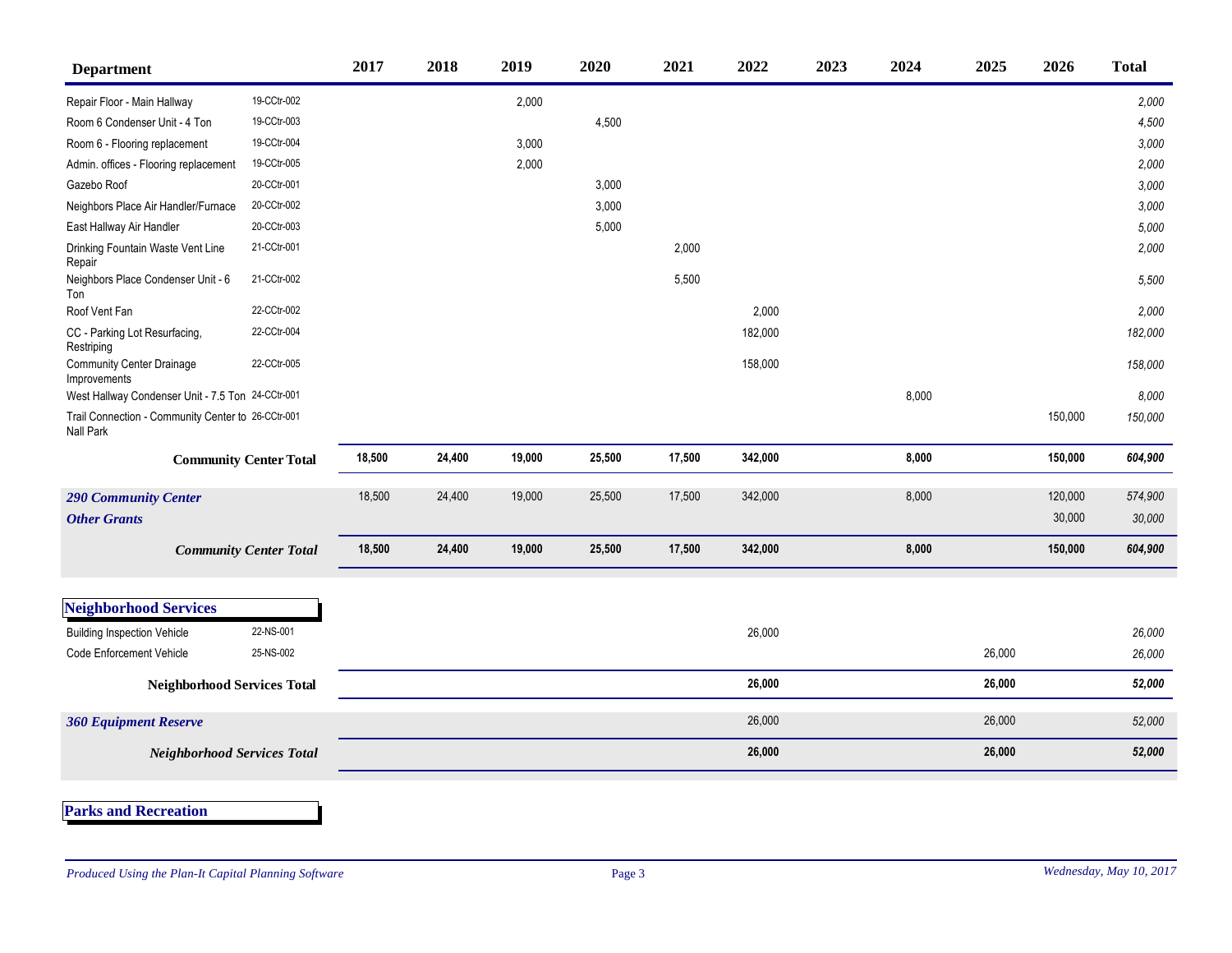| <b>Department</b>                                |             | 2017    | 2018   | 2019   | 2020    | 2021    | 2022   | 2023   | 2024   | 2025   | 2026   | <b>Total</b> |
|--------------------------------------------------|-------------|---------|--------|--------|---------|---------|--------|--------|--------|--------|--------|--------------|
| Park Maintenance/Improvements                    | 16-Park-001 | 20,000  | 20,000 | 20,000 | 21,000  | 22,000  | 23,000 | 24,000 | 25,000 | 25,000 | 25,000 | 225,000      |
| Park Building Reserve Fund                       | 16-Park-002 | 8,000   |        |        |         |         |        |        |        |        |        | 8,000        |
| Multiuse Walking/Biking Path (not<br>paved)      | 17-Park-001 | 15,000  |        |        |         |         |        |        |        |        |        | 15,000       |
| Replace Tennis Courts                            | 17-Park-002 | 150,000 |        |        |         |         |        |        |        |        |        | 150,000      |
| Shade Structures for City Parks                  | 18-Park-001 |         | 56,000 |        |         |         |        |        |        |        |        | 56,000       |
| R Park Development Plan                          | 18-Park-003 |         | 20,000 |        |         |         |        |        |        |        |        | 20,000       |
| Shelter House & Performance Pavillion-<br>R Park | 20-Park-003 |         |        |        | 150,000 |         |        |        |        |        |        | 150,000      |
| Disc Golf Course (short 9 basket<br>course)      | 21-Park-001 |         |        |        |         | 13,500  |        |        |        |        |        | 13,500       |
| Permanent Restroom - R Park                      | 21-Park-002 |         |        |        |         | 150,000 |        |        |        |        |        | 150,000      |
| <b>Parks and Recreation Total</b>                |             | 193,000 | 96,000 | 20,000 | 171,000 | 185,500 | 23,000 | 24,000 | 25,000 | 25,000 | 25,000 | 787,500      |
| <b>300 Special Infrastructure</b>                |             | 150,000 | 68,000 | 20,000 | 121,000 | 165,500 | 23,000 | 24,000 | 25,000 | 25,000 | 25,000 | 646,500      |
| <b>360 Equipment Reserve</b>                     |             | 8,000   |        |        |         |         |        |        |        |        |        | 8,000        |
| <b>510 TIF 3 - caves</b>                         |             | 15,000  |        |        |         |         |        |        |        |        |        | 15,000       |
| <b>Other Grants</b>                              |             | 20,000  | 28,000 |        |         |         |        |        |        |        |        | 48,000       |
| <b>Other Sources</b>                             |             |         |        |        | 50,000  | 20,000  |        |        |        |        |        | 70,000       |
| <b>Parks and Recreation Total</b>                |             | 193,000 | 96,000 | 20,000 | 171,000 | 185,500 | 23,000 | 24,000 | 25,000 | 25,000 | 25,000 | 787,500      |
|                                                  |             |         |        |        |         |         |        |        |        |        |        |              |
| <b>Police Department</b>                         |             |         |        |        |         |         |        |        |        |        |        |              |
| <b>Body Cameras</b>                              | 16-Pol-004  | 1,000   | 1,000  | 1,000  | 1,000   | 1,000   | 1,000  | 1,000  | 1,000  | 1,000  | 1,000  | 10,000       |
| Weapons                                          | 16-Pol-006  | 2,500   |        |        |         |         |        |        |        |        |        | 2,500        |
| Radar                                            | 16-Pol-007  |         | 5,000  |        | 5,000   |         | 5,000  |        | 5,000  |        | 5,000  | 25,000       |
| <b>AED Replacement</b>                           | 18-Pol-001  |         | 8,000  |        |         |         |        |        |        |        | 8,500  | 16,500       |
| Police IT Equipment/Computers                    | 18-Pol-003  |         | 6,000  | 6,120  | 6,242   | 6,367   | 6,495  | 6,624  | 6,757  |        |        | 44,605       |
| Radio Replacement                                | 18-Pol-004  |         |        |        |         | 96,000  |        |        |        |        |        | 96,000       |
| Police In-Car Computers                          | 19-Pol-001  |         | 4,000  | 8,000  | 12,000  |         | 4,000  | 8,000  | 12,000 |        | 4,000  | 52,000       |
| Tasers                                           | 19-Pol-002  |         |        | 7,200  |         |         |        |        | 7,200  |        |        | 14,400       |
| Police: Ford Fusion - Travel - Special<br>use.   | 22-Pol-001  |         |        |        |         |         | 28,500 |        |        |        |        | 28,500       |
| Police Detective Vehicle - Ford Taurus           | 22-Pol-002  |         |        |        |         |         | 35,500 |        |        |        |        | 35,500       |
| Police In-Car Video                              | 22-Pol-003  |         |        |        |         |         | 25,000 |        |        |        |        | 25,000       |
| Police Vehicle: Ford Explorer with<br>Equipment  | 23-Pol-004  |         |        |        |         |         |        |        | 35,000 | 70,000 | 35,000 | 140,000      |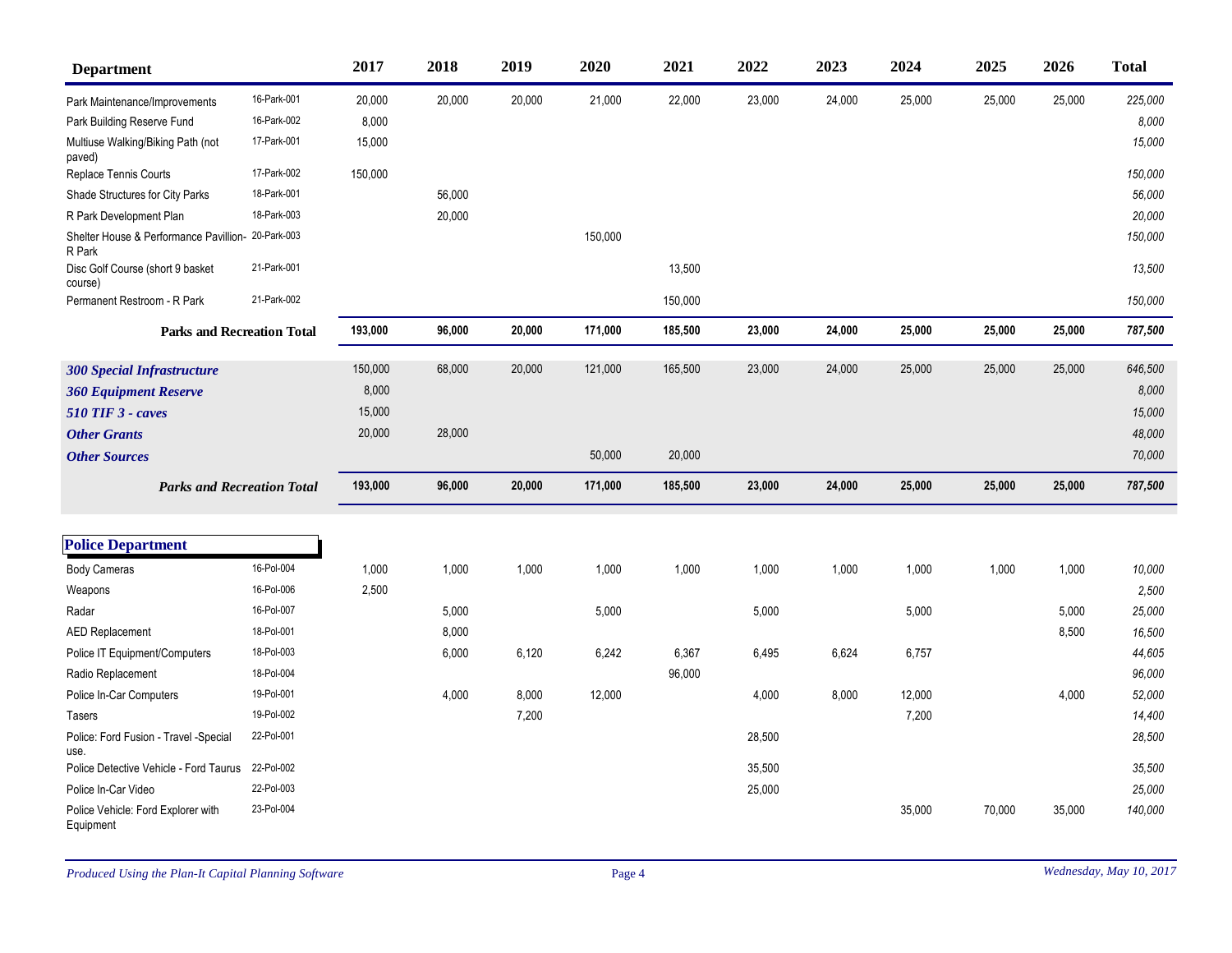| <b>Department</b>                                             |                                | 2017    | 2018         | 2019    | 2020    | 2021    | 2022    | 2023    | 2024    | 2025    | 2026    | <b>Total</b> |
|---------------------------------------------------------------|--------------------------------|---------|--------------|---------|---------|---------|---------|---------|---------|---------|---------|--------------|
| Police Vehicle: Dodge Pickup with<br>Equipment                | 24-Pol-001                     |         |              |         |         |         |         |         | 35,500  |         |         | 35,500       |
| Ford Escape - Chief Vehicle                                   | 26-Pol-001                     |         |              |         |         |         |         |         |         |         | 24,500  | 24,500       |
|                                                               | <b>Police Department Total</b> | 3,500   | 24,000       | 22,320  | 24,242  | 103,367 | 105,495 | 15,624  | 102,457 | 71,000  | 78,000  | 550,005      |
| <b>360 Equipment Reserve</b>                                  |                                | 3,500   | 24,000       | 22,320  | 24,242  | 103,367 | 105,495 | 15,624  | 102,457 | 77,900  | 85,100  | 564,005      |
|                                                               | <b>Police Department Total</b> | 3,500   | 24,000       | 22,320  | 24,242  | 103,367 | 105,495 | 15,624  | 102,457 | 77,900  | 85,100  | 564,005      |
| <b>Public Works</b>                                           |                                |         |              |         |         |         |         |         |         |         |         |              |
| In-House and Contract Street<br>Maintenance                   | 16-PW-013                      | 115,000 | 115,000      | 116,000 | 117,000 | 118,000 | 119,000 | 120,000 | 120,000 | 120,000 | 120,000 | 1,180,000    |
| <b>Contracted Street Maintenance</b>                          | 16-PW-014                      | 210,000 | 210,000      | 210,000 | 210,000 | 210,000 | 210,000 | 210,000 | 210,000 | 210,000 | 210,000 | 2,100,000    |
| #201 - 2010 Elgin Street Sweeper                              | 16-PW-022                      | 31,251  | 31,251       |         |         |         |         |         |         |         | 230,000 | 292,502      |
| #103 - 2012 F350 Pickup Replacement                           | 16-PW-025                      |         |              |         |         |         |         |         | 35,000  |         |         | 35,000       |
| #102 - F750 Dump Trucks W/ Equip -<br>Lease Payment           | 16-PW-027                      | 13,360  | 13,360       |         |         |         |         |         |         |         |         | 26,720       |
| #206 - 2004 Leaf Attachment for<br>Trackless MT5              | 16-PW-030                      |         |              | 47,000  |         |         |         |         |         |         |         | 47,000       |
| #205 - 2004 Trackless MT5 -<br>Replacement                    | 16-PW-031                      |         |              | 125,000 |         |         |         |         |         |         |         | 125,000      |
| Wayfinding Signs for RP (3 yr program)                        | 17-PW-001                      | 12,500  | 12,500       | 12,500  |         |         |         |         |         |         |         | 37,500       |
| Stormwater: Network<br>Inspection/Condition Rating            | 17-PW-002                      |         | 20,000       | 20,000  | 20,000  | 20,000  |         |         |         |         |         | 80.000       |
| #101 - F750 Dump Truck w/ Equip -<br>Lease Payment            | 17-PW-003                      | 13,360  | 13,360       |         |         |         |         |         |         |         |         | 26,720       |
| The Rocks Redevelopment                                       | 17-PW-004                      | 590,000 |              |         |         |         |         |         |         |         |         | 590,000      |
| 2016 Stormwater Maintenance Project - 17-PW-005<br>4800 Birch |                                | 65,000  |              |         |         |         |         |         |         |         |         | 65,000       |
| 2018 CARS - Roe Lane (Roe Blvd. to<br>N. City Limits)         | 17-PW-010                      | 163,000 | 1,519,000    |         |         |         |         |         |         |         |         | 1,682,000    |
| New Public Works Facility                                     | 18-PW-001                      | 50,000  | 950,000      |         |         |         |         |         |         |         |         | 1,000,000    |
| Asphalt Float Attachment                                      | 18-PW-002                      |         | 15,000       |         |         |         |         |         |         |         |         | 15,000       |
| 2018 Stormwater: Between Roe Lane<br>and Fontana St.          | 18-PW-004                      |         | $\mathbf{0}$ |         |         |         |         |         |         |         |         | $\theta$     |
| Public Works Equipment Trailer                                | 18-PW-005                      |         | 6,000        |         |         |         |         |         |         |         |         | 6,000        |
| 2018 CDBG Mill and Overlay                                    | 18-PW-006                      |         | 330,000      |         |         |         |         |         |         |         |         | 330,000      |
| #104 - 2014 F250 Pickup Truck -<br>Replacement                | 18-PW-010                      |         |              |         |         |         |         |         |         |         | 31,000  | 31.000       |
| New Sidewalk: Johnson Drive, between 18-PW-011<br>Roe and Ash |                                |         | 130,000      |         |         |         |         |         |         |         |         | 130,000      |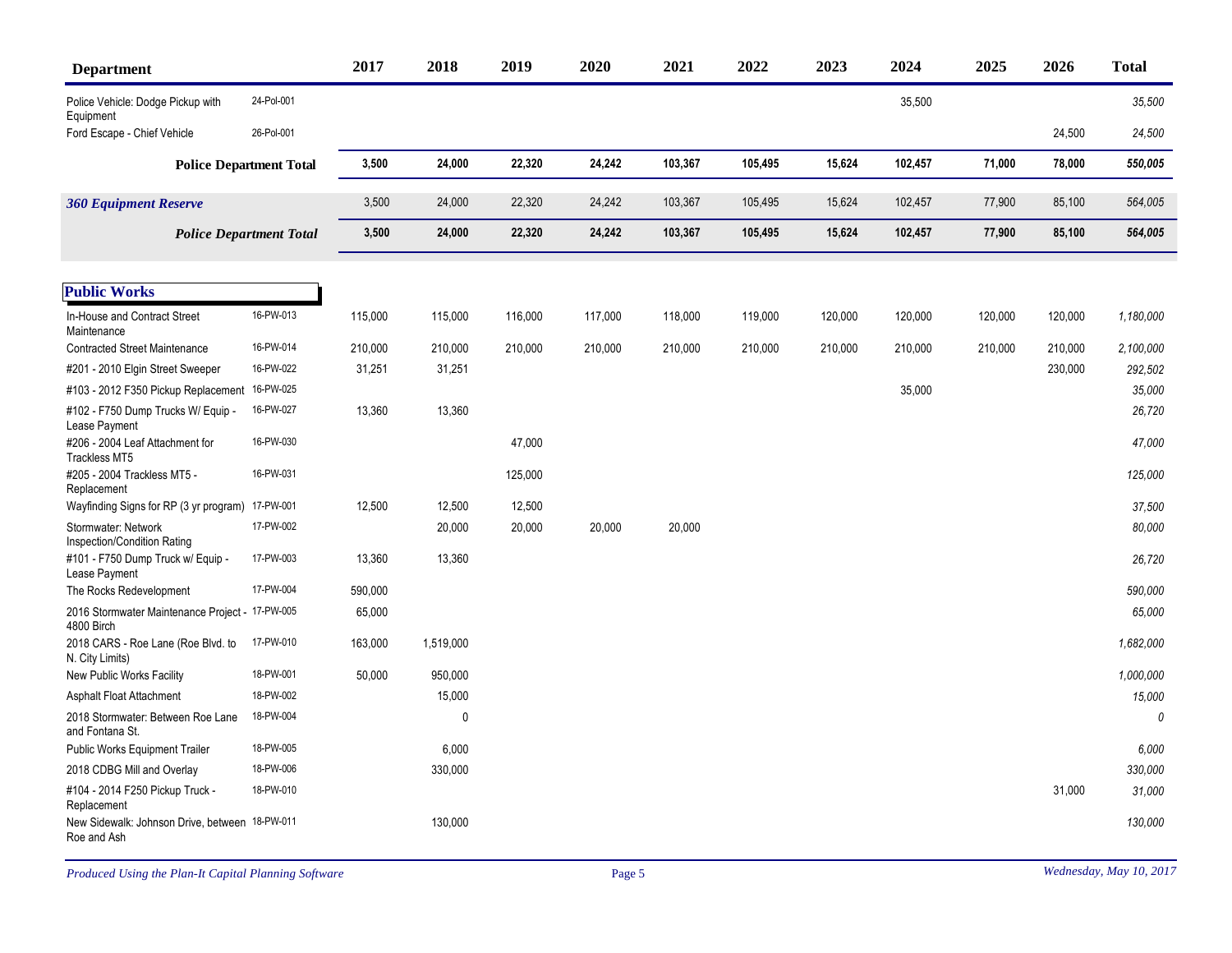| <b>Department</b>                                           |           | 2017    | 2018   | 2019    | 2020      | 2021    | 2022    | 2023    | 2024    | 2025    | 2026    | <b>Total</b> |
|-------------------------------------------------------------|-----------|---------|--------|---------|-----------|---------|---------|---------|---------|---------|---------|--------------|
| #202 - 1994 Caterpillar Loader<br>Replacement               | 18-PW-018 |         | 90,000 |         |           |         |         |         |         |         |         | 90,000       |
| <b>Residential Streets Reconstruction</b>                   | 19-PW-001 |         | 70,000 | 700,000 | 100,000   | 700,000 | 100,000 | 700,000 | 100,000 | 700,000 | 100,000 | 3,270,000    |
| #108 - 2000 GMC Senoma -<br>Replacement                     | 19-PW-002 |         |        | 25,000  |           |         |         |         |         |         |         | 25,000       |
| 2019 CARS Street Reconstruction<br>Project                  | 19-PW-008 | 12,000  | 91,000 | 480,000 |           |         |         |         |         |         |         | 583,000      |
| 2020 Stormwater: Skyline Drive (W. of<br>Roe Blvd.)         | 20-PW-006 |         |        |         | 107,100   |         |         |         |         |         |         | 107,100      |
| 2020 Roe Blvd (County Line to<br>Johnson Drive)             | 20-PW-011 | 823,313 |        | 245,000 | 7,125,000 |         |         |         |         |         |         | 8.193.313    |
| #105 - 2008 Chevy HD 2500 -<br>Replacement                  | 20-PW-019 |         |        |         | 35,000    |         |         |         |         |         |         | 35,000       |
| Pavement Evaluation of Street Network                       | 20-PW-020 |         |        |         | 15,000    |         |         |         |         |         |         | 15,000       |
| #412 - 2008 Boss Plow Replacement                           | 20-PW-21  |         |        |         | 8,000     |         |         |         |         |         |         | 8,000        |
| Annual Sidewalk Repair &<br>Replacement Ph. 1-3             | 21-PW-001 |         |        |         |           | 25,000  | 25,000  | 25,000  |         |         |         | 75,000       |
| Annual Sidewalk Extension Project Ph<br>$1 - 3$             | 21-PW-002 |         |        |         |           | 50,000  | 50,000  | 50,000  |         |         |         | 150,000      |
| #106 - 2007 F350 OneTon Flatbed<br><b>Truck Replacement</b> | 21-PW-003 |         |        |         |           | 45,000  |         |         |         |         |         | 45,000       |
| #413 - 2007 Western Snow Plow                               | 21-PW-004 |         |        |         |           | 8,000   |         |         |         |         |         | 8,000        |
| #409 - Vbox Spreader Replacement                            | 21-PW-005 |         |        |         |           | 8,000   |         |         |         |         |         | 8.000        |
| 2022 CARS - 53rd: Mission to Reinhardt 22-PW-003            |           |         |        |         |           | 15,000  | 60,000  |         |         |         |         | 75,000       |
| 2022 CARS - Nall Ave. (51st to 58th)                        | 22-PW-009 |         |        |         |           | 190,000 | 760,000 |         |         |         |         | 950,000      |
| #203 - 2003 Skidsteer Case 85XT -<br>Replacement            | 23-PW-005 |         |        |         |           |         |         | 55,000  |         |         |         | 55,000       |
| #301 - 2013 Grasshopper Mower                               | 23-PW-006 |         |        |         |           |         |         | 15,000  |         |         |         | 15,000       |
| 2023 CARS: Elledge (Roe Ln to<br>Catalina St)               | 23-PW-008 |         |        |         |           |         | 123,800 | 495,200 |         |         |         | 619,000      |
| #417 - 2002 Coleman Tiller Attachment 23-PW-009             |           |         |        |         |           |         |         | 5,000   |         |         |         | 5,000        |
| #418 - 2003 Grapple Bucket Attachment 23-PW-010             |           |         |        |         |           |         |         | 3,000   |         |         |         | 3,000        |
| #419 - 2007 Water Buffalo On Trailer                        | 23-PW-011 |         |        | 6,500   |           |         |         |         |         |         |         | 6,500        |
| #401 - 2016 Conegtec Cold Planer<br>Replacement             | 23-PW-017 |         |        |         |           |         |         |         |         |         | 11,000  | 11,000       |
| Annual Sidewalk Repair &<br>Replacement Ph. 4-9             | 24-PW001  |         |        |         |           |         |         |         | 25,000  | 25,000  | 25,000  | 75,000       |
| #410 - 2012 Boss Plow - Replacement                         | 24-PW-001 |         |        |         |           |         |         |         | 8,000   |         |         | 8,000        |
| Annual Sidewalk Extension Project- Ph 24-PW-002<br>$4 - 9$  |           |         |        |         |           |         |         |         | 50,000  | 50,000  | 50,000  | 150,000      |
| 2024 CARS - Mission Rd. (47th St. to<br>53rd St.)           | 24-PW-004 |         |        |         |           |         |         | 71,000  | 284,000 |         |         | 355,000      |
| #209 - 1998 Freightliner Hotbox -                           | 26-PW-001 |         |        |         |           |         |         |         |         |         | 20,000  | 20,000       |